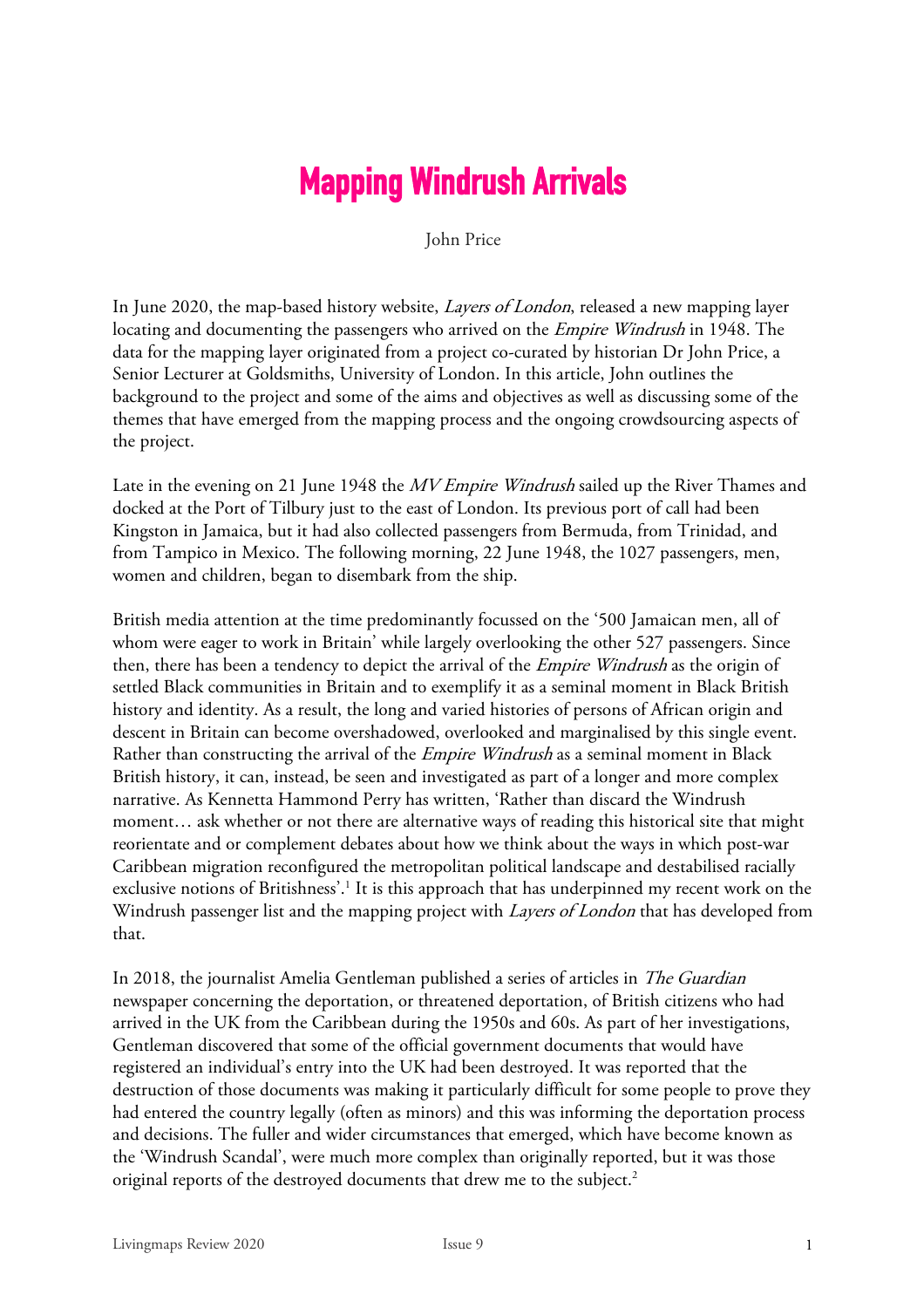As a historian, I am experienced in cross-referencing a range of different documents in order to get the fullest possible picture. Reading that some registration documents had been destroyed led me to consider what else might have survived that would contain similar information. As a passenger ship arriving into the UK the *Empire Windrush* would have been required to submit a full and detailed list of all passengers. In addition to this, each individual passenger would have been required to complete a Sea Arrival Card, or landing card, which they would have handed in as they disembarked the ship. It was reported that these landing cards were among the documents that had been destroyed, but I quickly identified that the original passenger list was held by The National Archives. A colleague and I transcribed the passenger list in full and throughout 2019 we used the information to stage a series of exhibitions and installations focussed on recreating and reimagining the landing cards.<sup>3</sup>

My primary interest and approach to the past can broadly be described as People's History. I am interested in the everyday lives of otherwise ordinary individuals and what we can learn about the past by exploring their lives. One of the biggest challenges with undertaking People's History is that historical evidence about the everyday lives of otherwise ordinary individuals can be difficult to find. Some groups of people are very visible in historical records because they spend much of their lives doing things that get recorded; this would include royal families, prime ministers, politicians, those in the armed forces or other services, celebrities, and, more generally, those people who society consider to be the 'great' men and women of their time.

The otherwise ordinary people tend to be sparsely recorded in history and often records are limited to the simple bureaucratic accounting of births, marriages and deaths. Regular people spend most of their lives 'under the radar' of historical recording and it is only when they do something of note that they enter the records. It is at those moments, often very brief in nature, that ordinary people become 'visible' to the historian. Often, however, this is in a negative context; they break the law, they get imprisoned or transported, they enter an asylum, a hospital, or a workhouse, or some calamity befalls then that brings them to the attention of the local press. This can give the impression that everyday lives were unrelentingly difficult, steeped in discomfort, poverty, misery and ill health, and that the people who lived those lives were more likely than others to turn to crime or suffer an untimely end. This is not to say that everyday lives were not difficult and not beset by suffering and tragedy, but finding ways to more accurately research and assess the day to day lives of otherwise ordinary people in the past can provide a broader and more nuanced picture. This is, essentially, why the passenger list from the Empire Windrush particularly caught my interest.

The passenger list provides a wealth of information about each individual; their name, their age, their marital status, their occupation, and the address to which they were travelling. The addresses are particularly interesting because they provide some insights into the next stage of the individual's journey, some additional context about their life in the UK, and they can act as a starting point for further research. As part of an installation that we staged at the V&A museum, we added longitude and latitude coordinates for all the address into our passenger database so that we could digitally map them. It was this data that led to the collaboration with *Layers of* London. Its excellent team were able to create the new mapping layer which displays a marker for each Windrush individual at the address they gave when they disembarked the ship and each marker provides the full details of that individual. The mapping layer can be uploaded over a modern base map or, for greater context, over a 1940/50s OS map of London. Also, linked to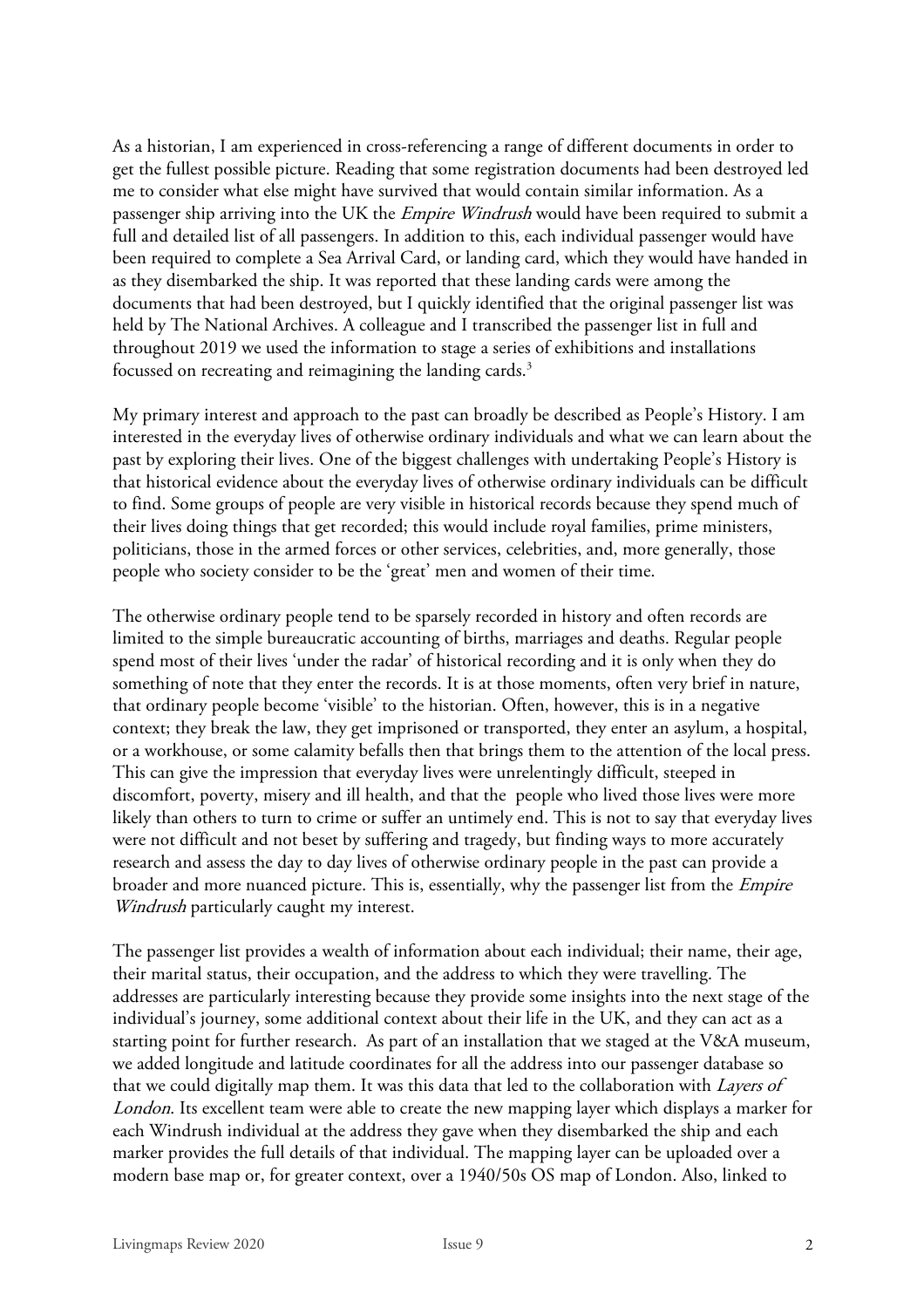the mapping layer, is a document collection which allows anyone to upload their own stories, documents and images relating to any of the 1027 individuals.

Having a database of the passenger information is illuminating and some broad enquires can be answered simply through analysing that data. For example, we can quickly ascertain that there were seventeen families on board, in addition to forty women traveling alone with their children, and even nine children travelling without their parents. There were, as reported, around 500 unmarried men who boarded in Kingston, Jamaica, but the database quickly demonstrates that the range of passengers was much wider and more varied than that. Having the addresses in the database allows for some basic sorting and filtering and this can provide some interesting results. It is possible to see if multiple individuals gave the same address or if multiple addresses in the same street or location occur. However, mapping those addresses very quickly reveals a great deal more than can be seen from the database alone.

Although Layers of London is predominantly concerned with London maps and London data it was decided that all the addresses in the Windrush database across the UK should be mapped onto the modern base map. This is a very useful feature because zooming out the UK map allows the user to quickly identify both the spread of addresses and any clustering in particular regions. Generally speaking, post-war immigration to Britain tended to centre on metropolitan areas, predominantly because employment and accommodation were more plentiful in those areas. This generalisation is somewhat supported by the Windrush map; London addresses are, by far, the most frequent, and there are also significant clusters of addresses in Plymouth, Portsmouth, Bristol, Birmingham, Liverpool, Manchester, Leeds, Glasgow, and Edinburgh. What is, perhaps, more interesting is the wide dispersal of addresses and onward journeys to less expected destinations. For example, Windrush passengers gave addresses in Bodmin, in Lowestoft, in East Dereham, in Hereford, in Cleethorpes, in Llandudno, in Egremont, in Whitby, in Silloth, in Kintore, and as far afield as the Channel Islands. These are not necessarily areas of Britain most often associated with post-war immigration from the Caribbean and, as such, they raise many interesting questions. What took the passengers to those areas? What lives did the lead when they got there? How did those predominantly white rural and semi-rural communities respond to the arrival of migrants from the Caribbean? How long did they stay there? Were these temporary addresses or more permanent destinations?

As with zooming out, zooming in on the map is equally as interesting and raises yet more questions. It is relatively quick and easy to identify small clusters or groupings of addresses and then by clicking on each marker the full details of each individual are provided. Often, as might be expected, these groupings relate to families who were living together at the same address. For example, having identified a small cluster of four individuals in Grove Road in Gillingham in Kent it is quick and easy to discover that this was Leslie Holley, a thirty-one year old engineer who had travelled on the Windrush from Bermuda with his wife, Eva, a household domestic, and their two children Brian, aged seven, and Margaret, aged two. This, in itself, is interesting but the map reveals something more. Just a couple of streets away, in Woodlands Road, Gillingham, was another Windrush passenger, twenty-three year old Doris West. Doris was unmarried, she had also travelled from Bermuda and, interestingly, her occupation, as with Eva Holley, was household domestic. Perhaps this was simply a coincidence, but the proximity of their UK addresses, their shared port of departure, and the similarity of their occupations might suggest there was a connection between them. Maybe Eva had secured work in Gillingham for Doris or, perhaps, vice versa. Eva's maiden name was Lilley so Doris was not her sister, but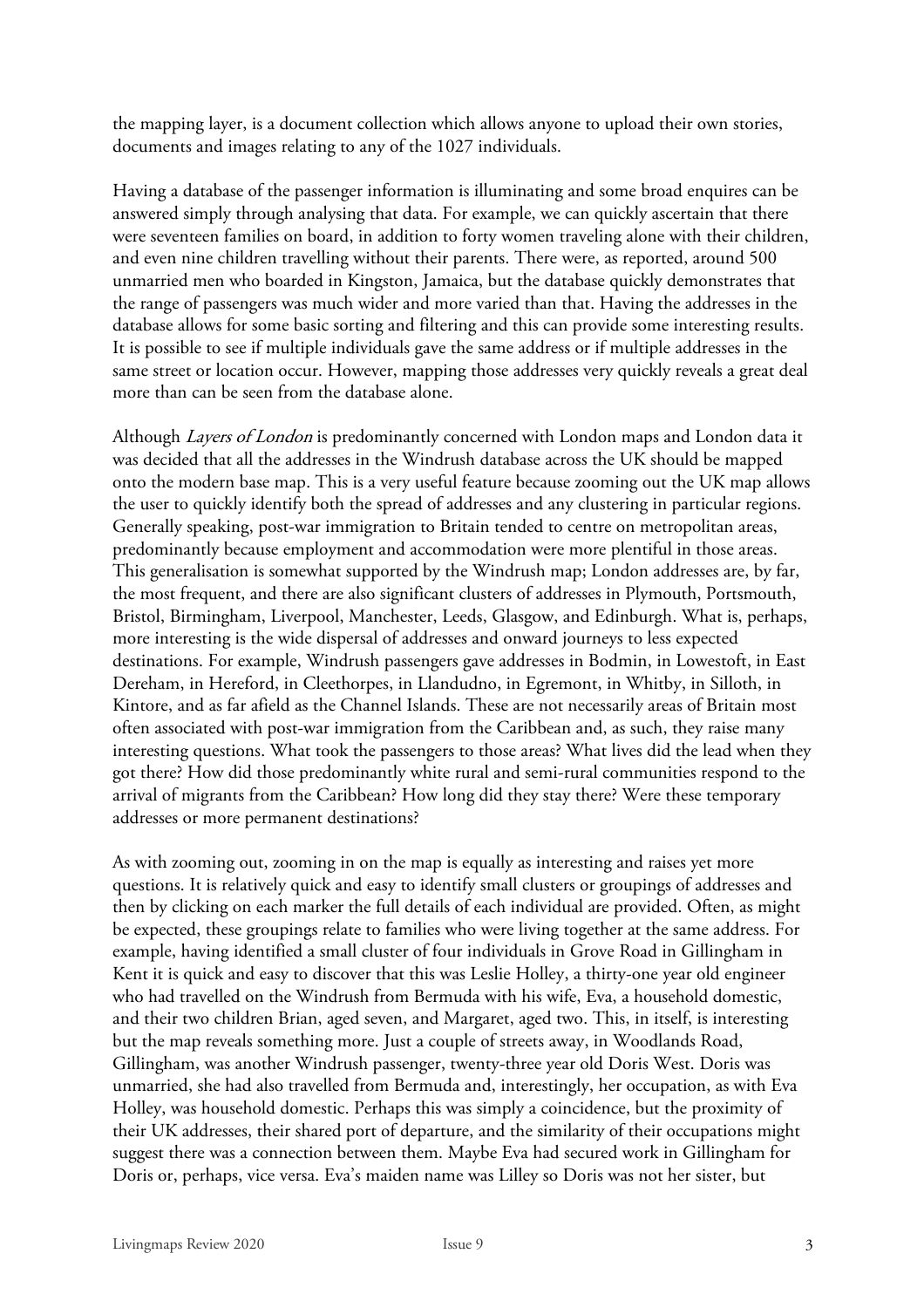perhaps they were more distantly related. Whatever the exact circumstances, it is the mapping of the addresses that identifies something of interest and something worthy of further investigation.

In other cases, groupings of individuals do not explicitly relate to families or relatives and, again, this stimulates interest and raises questions. The Windrush map shows that in one area of Earls Court in South-West London, there were three unmarried male Windrush passengers living at 22 Collingham Gardens, an unmarried female passenger living at 18 Collingham Gardens, an unmarried male passenger living at 15 Collingham Gardens and, just a couple of streets away, an unmarried male and an unmarried female passenger living at 25 Collingham Place. This immediately raises questions about why these one or two streets had attracted those individuals. All seven individuals had boarded at Kingston, Jamaica, although one of them, thirty-nine year old dressmaker Evelyn Wauchape, had been one of two officially recorded stowaways who had been discovered on route. Stories about Wauchape (or sometimes Wauchope) abound and there are several conflicting accounts of her life, but both the passenger list and the electoral register place her at 18 Collingham Gardens in 1948.

Research reveals that in 1948 18 Collingham Gardens was the location of the Colonial Girls Club Hostel, with twenty-seven beds, and 15-16 Collingham Gardens was the Colonial Centre Hostel, with 62 beds. These hostels were among at least ten establishments across Britain that were administered by the Colonial Office to accommodate students coming from British colonies to study in the UK. In a statement read in the House of Commons on 19 February 1947, the Secretary of State for the Colonies, Arthur Creech Jones, explained, 'These hostels are intended primarily as reception centres where students may go on their first arrival in this country and where they stay until they find more permanent quarters. It is the general policy of the Colonial Office that wherever possible, students from the Colonies should live and work on the same conditions as students in this country rather than be segregated into permanent hostels of their own'.4

It is interesting that none of the Windrush passengers who were housed in these hostels were students, yet these were the addresses they provided on the passenger list and the addresses they went to. Research using the electoral register for 1948 also reveals that two other unmarried female Windrush passengers, Mona Baptiste and Edith Demetrius, were registered at 18 Collingham Gardens despite Baptiste giving 3 Pewywern Road, Earls Court as her onward address and Demetrius providing an onward address in Cambridge. This all suggests that, for many of the Windrush passengers, their arrival and their subsequent onward journey and accommodation could be a rather ad-hoc affair and the fact that several of them were housed in Colonial Office hostels indicates some level of Government intervention. This seems likely, especially given that the Government also intervened to temporarily house around 256 of the passengers, who did not have an address to go to, in the Clapham South underground deep-level shelter. It is also possible that other private hostels might have operated in the Earls Court area to capitalise on those who were not able to secure a place in one of the Colonial Office hostels, hence the clustering in that area.

The occupational data that can be derived from the passenger list also provides interesting insights into the lives of those who arrived on the Empire Windrush. Among the 1027 passengers there were 86 mechanics, 54 carpenters, 34 tailors, 23 engineers, 11 dressmakers, 7 chaffeurs, 7 nurses, 5 artists, 4 typists and many other trades including barbers, actors, secretaries, boxers, and civil servants. However, the most prolific single occupation of those on the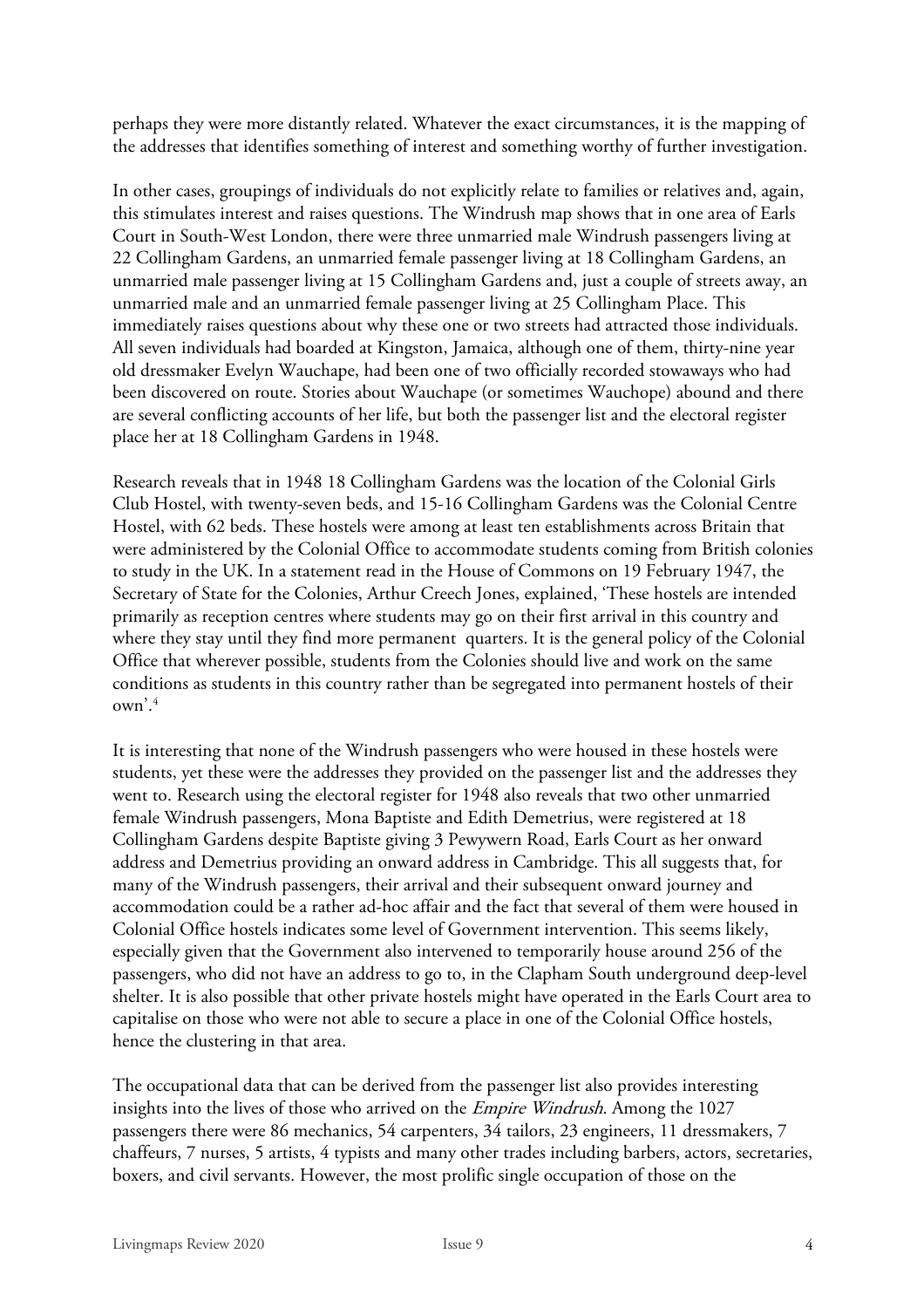Windrush was household domestic or domestic servant and 175 out of the 249 adult women on board declared that as their employment. Mapping the Windrush data allows the occupational information to be considered in a useful geographical context. Sometimes, the insights gained confirm what might already have been suspected. For example, if we take the clustering of addresses in the Plymouth area, it is perhaps unsurprising to find that the majority of passengers who travelled there after disembarking from the Windrush were connected, in one way or another, to the shipping and maritime industries. Most were recorded as deckhands or seaman, but there are also shipwrights, firemen, Royal Navy sailors, and officers of the admiralty. It was a similar story for Portsmouth.

However, being able to see occupations mapped may, with a little research, reveal less expected clusters of employment and industry that will shed new light on how and why people moved to particular areas and why particular communities subsequently became established there. So, for example, we can find that three Windrush passengers who were tailors were living in separate addresses on Selbourne Street in Liverpool; Clifford Fullerton living at number six, Nathaniel Thompson at number eleven, and Leslie Broadley at number eighty. Why might they have gravitated to that area and what might that tell us about industry or employment there? Similarly, the map shows a cluster of three carpenters and two cabinet makers being housed in a National Service Hostel at 16 Score Street, West Bromwich, just outside Birmingham. National Service Hostels were established in 1941 by Ernest Bevin, the Minister of Labour and National Service, to house those working away from home during the Second World War. By 1948, the use of these hostels had shifted to providing accommodation for workers engaged in essential post-war reconstruction work. So, what essential reconstruction work might those carpenters and cabinet makers have been engaged in? Why send them all the way to West Bromwich when there would have been plenty of work for them in London? The Windrush map provides the catalyst for these kinds on enquiries and really does provide genuinely new insights into the lives of those who arrived on the ship.

One aspect of People's History is about historians researching, assessing, analysing, and contextualising the everyday lives of otherwise ordinary people in the past. However, another equally important part of People's History is about historians encouraging, empowering, and facilitating everyone to take interest in and research their own histories. People's History is about 'a' history of something, not 'the' history of something and, as such, everyone has a part to play in that. It is a very democratic form of history, both in terms of subject matter and in terms of who undertakes it. Public engagement and knowledge transfer are very much at the heart of People's History and, consequently, they were both at the heart of this mapping project.

The fabulous digitised maps and fascinating datasets available through Layers of London are incredibly useful and valuable and provide a wealth of research information and data. However, one of the most exciting features of the Layers of London mapping project is its interactivity. Visitors to the site can set up their own account through which they can upload their own stories, documents, photographs and files and then 'pin' those materials as a record to any location on the map. These can be stand-alone records but, more commonly, the records are uploaded into a collection which, again, any user can set up and any user can add records to. Records can be pinned at any map location, but they are usually pinned at a location most relevant to that record; for example, a historical photograph of a particular building would be pinned at the location of that building. When a user creates a record they can include a range of information about that record and, if they wish, they can upload documents that are then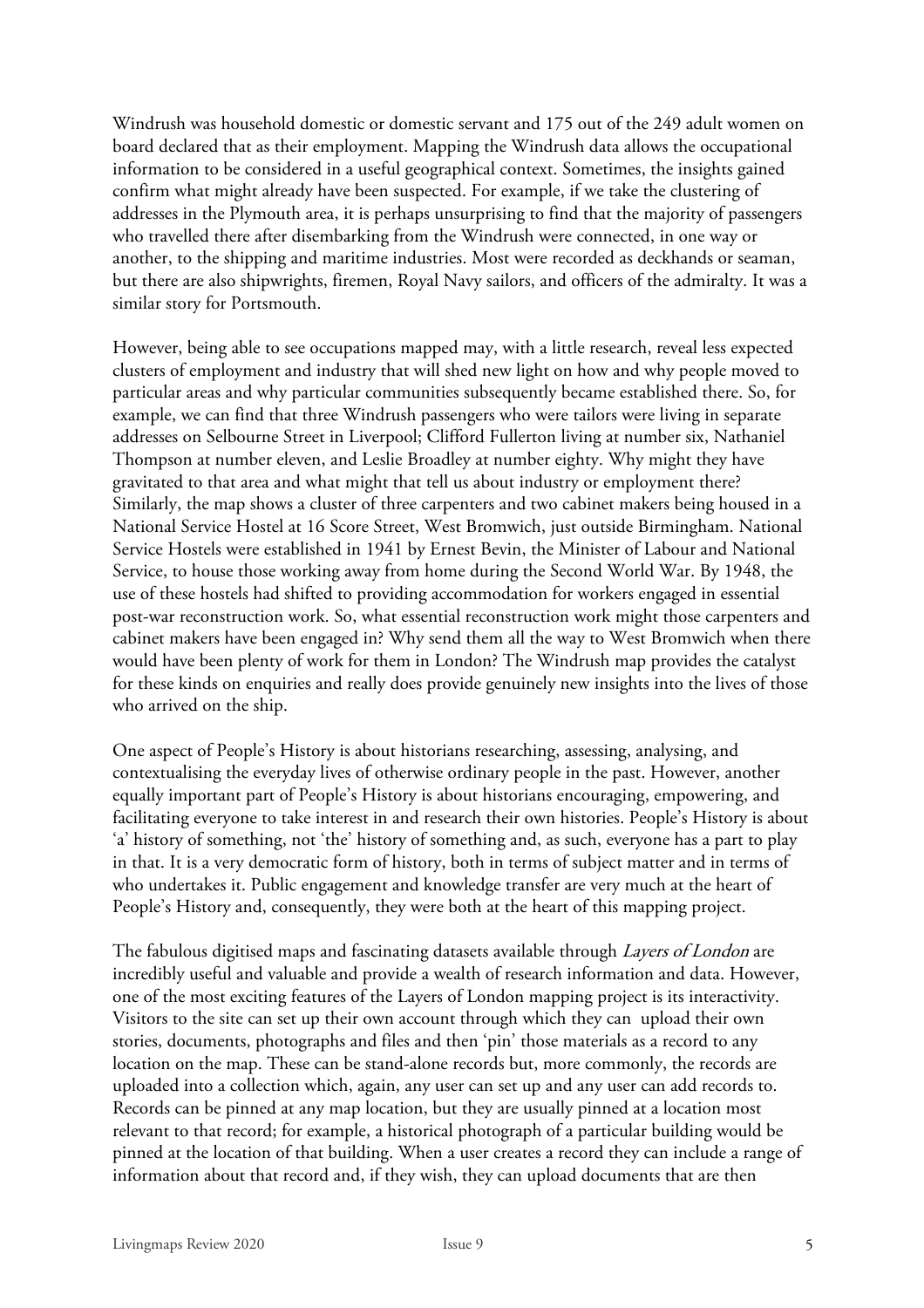contained within the record. It is this crowdsourcing element that elevates Layers of London from being a valuable but static source of information to being an ever-developing, growing, and evolving source of information that empowers and enables people to both research the past and contribute to a history of that past.

With the Windrush map, there is a dataset layer that can be selected which then places the passenger markers over the modern base map. Users of the map can then navigate to any one of those markers and create their own record on the base map that relates to that particular marker. It is a relatively straightforward 'point and click' process to add a record and there is guidance and advice on the Layers of London website to assist people with creating records and collections. There is already a Windrush record collection set up on the site and we very keen for people to start creating records of their own with any information or documents they might have about any of the passengers. Furthermore, as already outlined in this article, viewing and investigating the mapping of the passenger data stimulates questions and queries which could well be addressed and answered through new historical research. So we are also keen for people to use the mapped data as a research tool and then share the results of their research with everyone by uploading it the map. Ultimately, we want the map to build into an interactive community history resource that can be used by, for example, schools and colleges, by museums, by local history and family history groups, by U3A groups, and by those particularly interested in black British histories.

The arrival of the *Empire Windrush* passengers was a singular moment in history. However, more fully understanding the lives that those people lived, before and after that singular moment, and understanding the wider historical contexts of those lives will allow us to better understand our own lives and the contexts that we live in. The interactive Windrush passenger map won't achieve all that on its own, but we very much hope it will contribute to the range of other excellent work that has already be done, and continues to be done, on this historical topic.

You can access the Windrush passenger map layer via the *Layers of London* website https://www.layersoflondon.org/. A recorded webinar on how to access the map layer and how to create records and upload materials can be found on YouTube https://www.youtube.com/watch?v=daSZVqYi8pk

## Author

Dr John Price is a Senior Lecturer in Modern British History at Goldsmiths, University of London. John is a social and cultural historian who takes a 'People's History' approach to nineteenth and twentieth-century British history and the history of London. Public Engagement and Knowledge Exchange are at the heart of John's work, including projects on the 1977 Battle of Lewisham and on the passengers who arrived on the Empire Windrush in 1948.

Email: john-p7@tiscali.co.uk